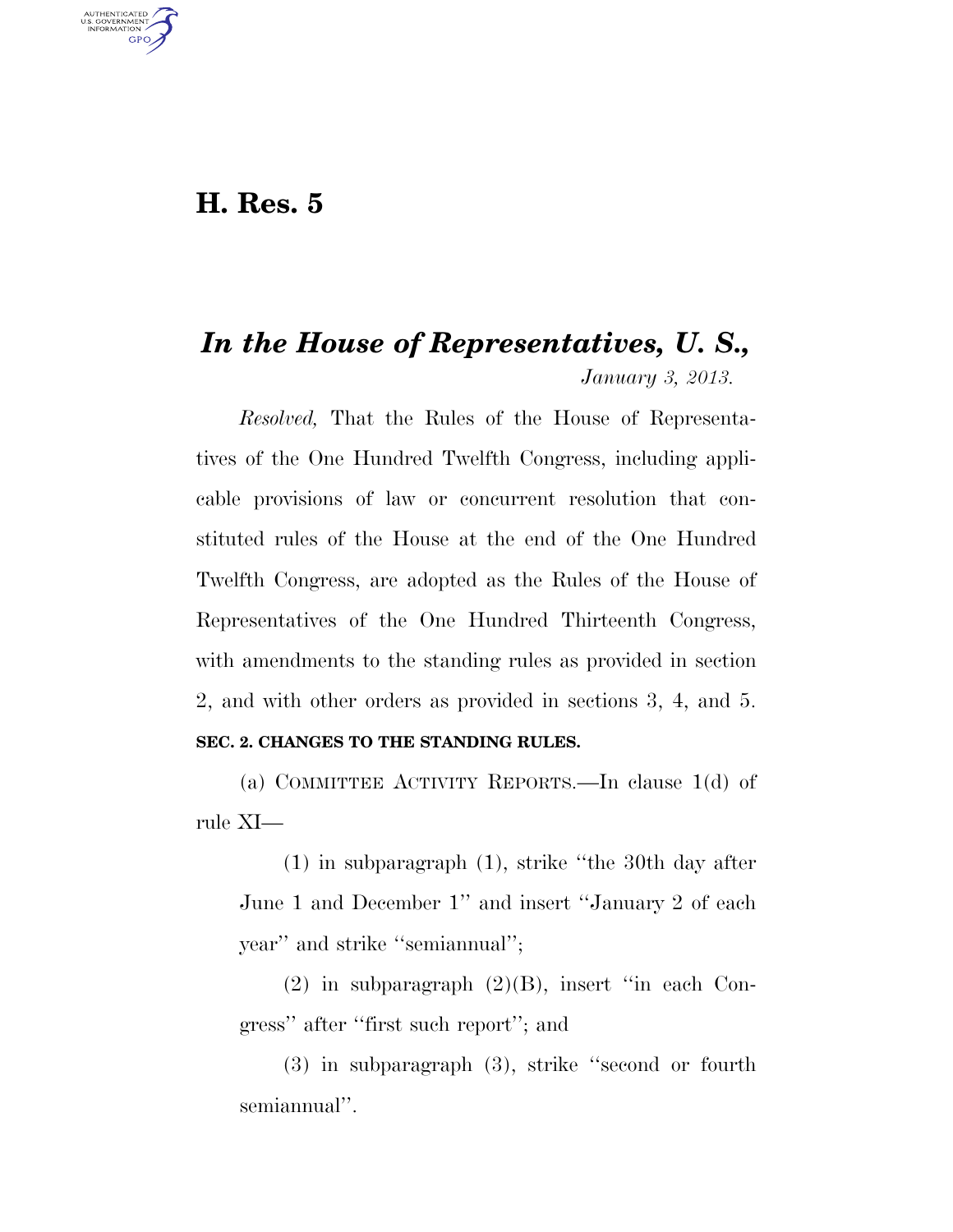(b) VOTING.—

(1) In clause 6 of rule XVIII—

 $(A)$  in subparagraph  $(b)(3)$ , strike "five minutes'' and insert ''not less than two minutes''; and

(B) amend paragraph (g) to read as follows:

''(g) The Chair may postpone a request for a recorded vote on any amendment. The Chair may resume proceedings on a postponed request at any time. The Chair may reduce to not less than two minutes the minimum time for electronic voting—

''(1) on any postponed question that follows another electronic vote without intervening business, provided that the minimum time for electronic voting on the first in any series of questions shall be 15 minutes; or

''(2) on any postponed question taken without intervening debate or motion after the Committee of the Whole resumes its sitting if in the discretion of the Chair Members would be afforded an adequate opportunity to vote.''.

 $(2)$  In rule XX—

(A) amend clause 8(c) to read as follows:

''(c) The Speaker may reduce to five minutes the minimum time for electronic voting on a question post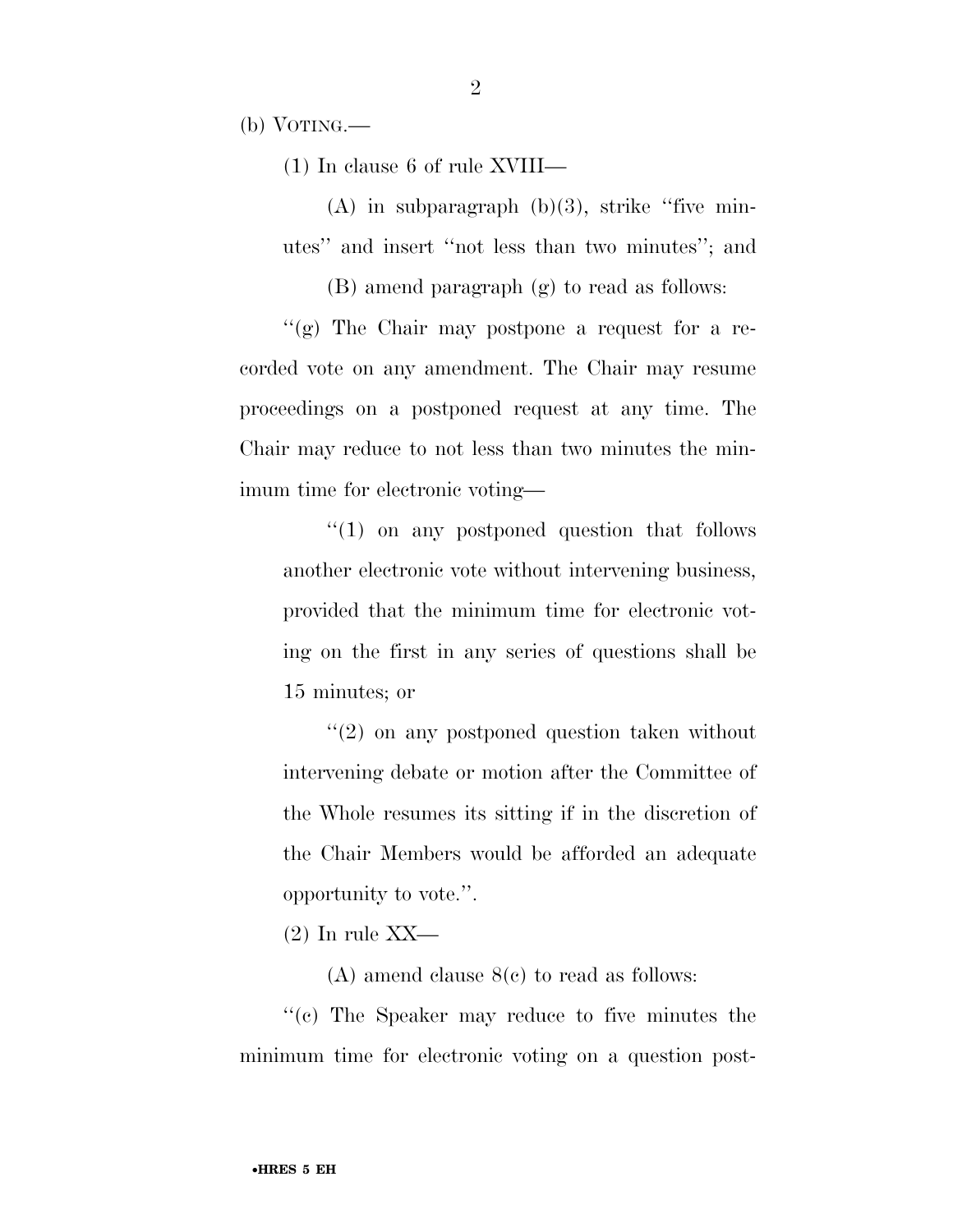poned under this clause, or on a question incidental thereto, that—

''(1) follows another electronic vote without intervening business, so long as the minimum time for electronic voting on the first in any series of questions is 15 minutes; or

''(2) follows a report from the Committee of the Whole without intervening debate or motion if in the discretion of the Speaker Members would be afforded an adequate opportunity to vote.''; and

(B) amend clause 9 to read as follows:

''9. The Speaker may reduce to five minutes the minimum time for electronic voting—

''(a) on any question arising without intervening business after an electronic vote on another question if notice of possible five-minute voting for a given series of votes was issued before the preceding electronic vote;

''(b) on any question arising after a report from the Committee of the Whole without debate or intervening motion; or

 $f'(c)$  on the question of adoption of a motion to recommit (or ordering the previous question thereon) arising without intervening motion or debate other than debate on the motion.''.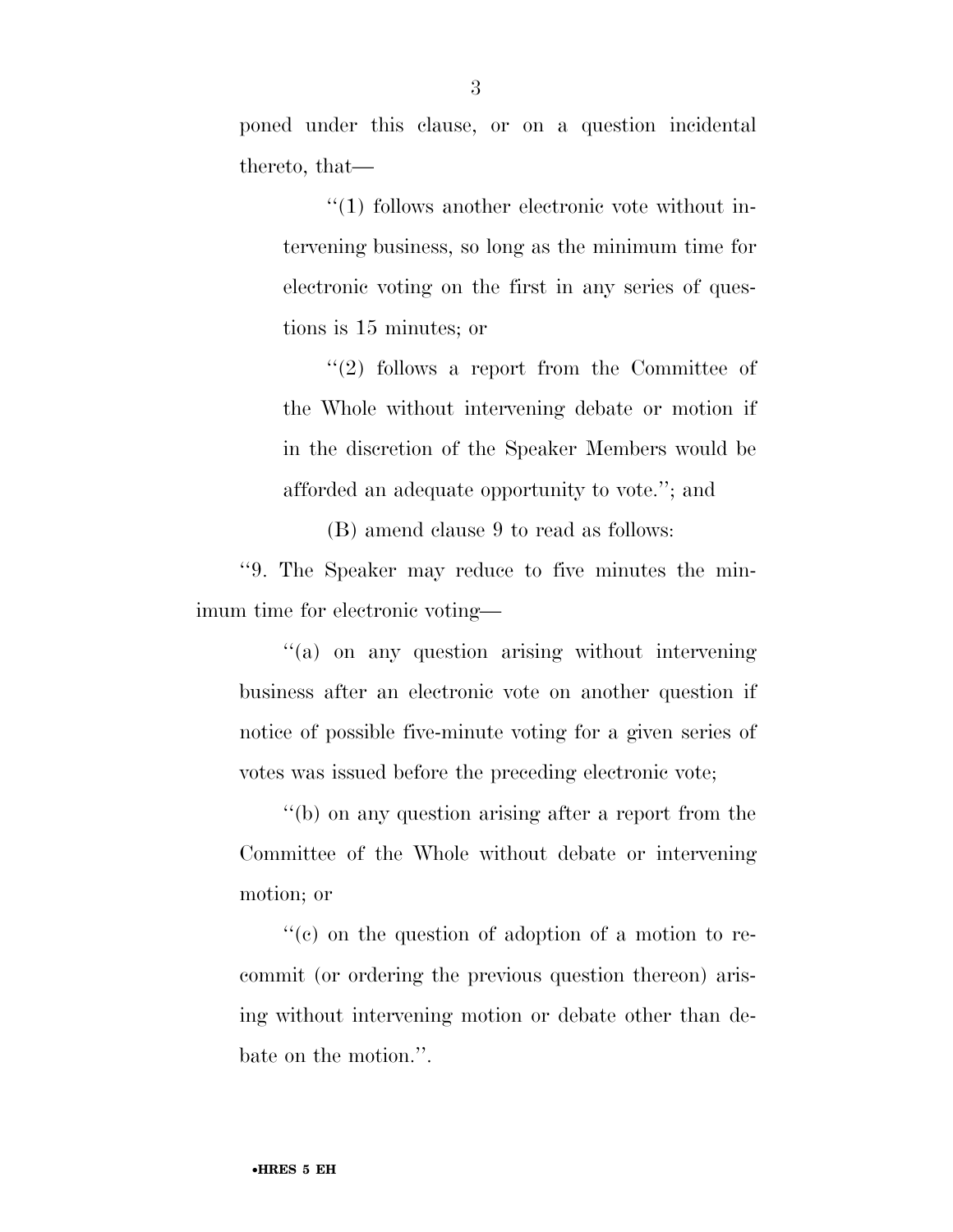(c) CLARIFICATIONS IN RULE X.—In clause 1 of rule  $X-$ 

(1) in paragraph (j)(2), strike ''Organization and administration'' and insert ''Organization, administration, and general management''; and

(2) in paragraph (m)(9), strike ''Insular possessions" and insert "Insular areas".

(d) MODIFICATION OF THE RAMSEYER RULE.—In clause  $3(e)(1)(B)$  of rule XIII, insert "and adjacent provisions if useful to enable the intent and effect of the amendment to be clearly understood,'' before ''showing''.

(e) CHANGES TO THE CODE OF CONDUCT AND THE COMMITTEE ON ETHICS.—

(1) In clause  $3(b)(8)$  of rule XI—

 $(A)$  amend subdivision  $(A)(ii)$  to read as follows:

> ''(ii) upon the day of such decision or vote, make a public statement that the matter, relating to the referral made by the board of the Office of Congressional Ethics regarding the Member, officer, or employee of the House who is the subject of the applicable referral, has been extended.''; and

 $(B)$  in subdivision  $(B)(ii)$ —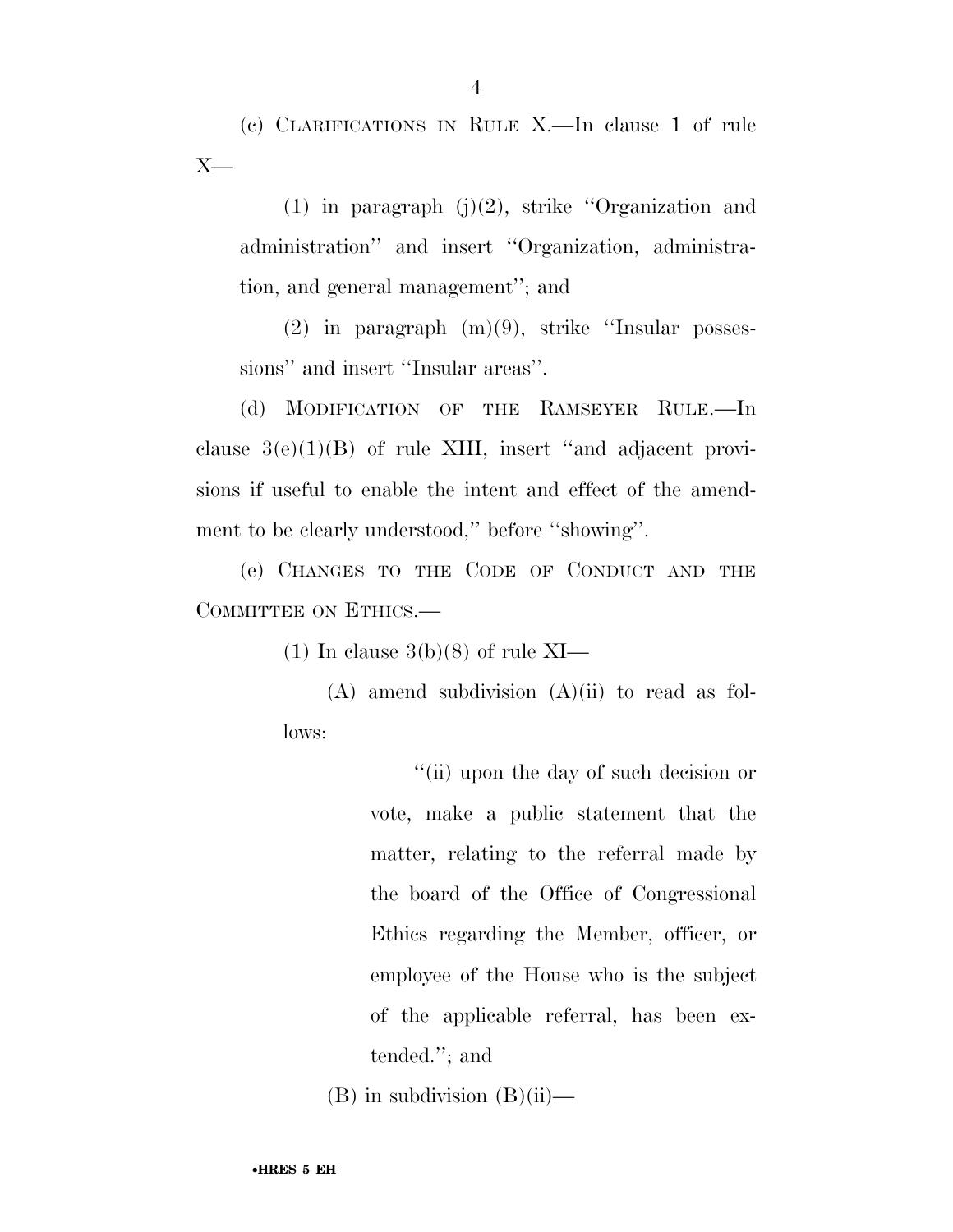(i) strike ''the committee votes to extend the matter'' and insert ''the matter is extended''; and

(ii) strike ''the committee has voted to extend the matter'' and insert ''the matter has been extended''.

(2) In clause 8(c) of rule XXIII—

(A) strike ''spouse'' in each place it appears and insert (in each instance) ''relative'';

(B) in subparagraph (2), strike ''One Hundred Seventh Congress'' and insert ''One Hundred Thirteenth Congress''; and

(C) add the following new subparagraph:

''(3) As used in this paragraph, the term 'relative' means an individual who is related to the Member, Delegate, or Resident Commissioner as father, mother, son, daughter, brother, sister, uncle, aunt, first cousin, nephew, niece, husband, wife, father-in-law, mother-in-law, son-in-law, daughter-inlaw, brother-in-law, sister-in-law, stepfather, stepmother, stepson, stepdaughter, stepbrother, stepsister, half brother, half sister, grandson, or granddaughter.''.

(3) In clause 13 of rule XXIII, strike ''Copies of the executed oath (or affirmation) shall be retained by

5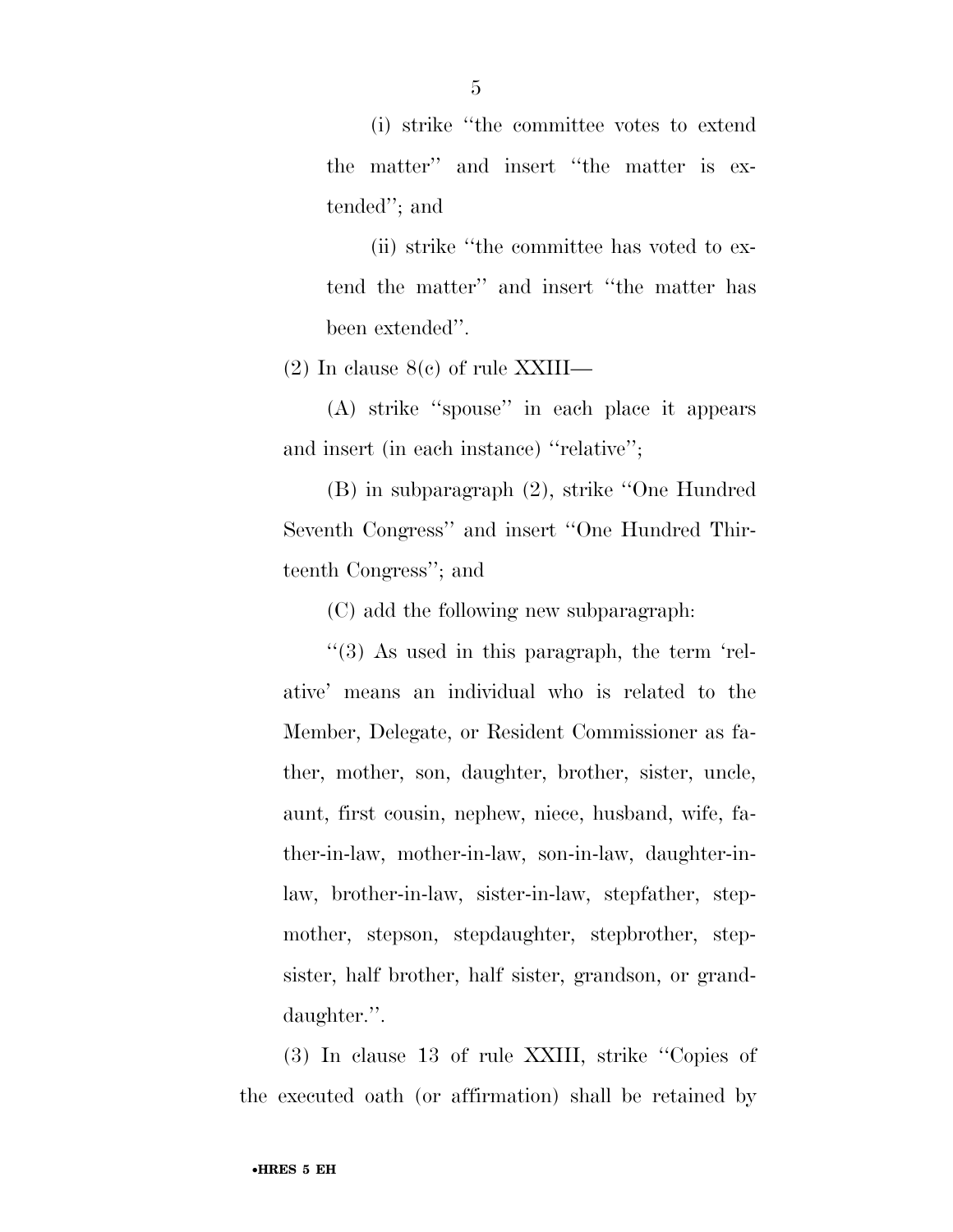the Clerk as part of the records of the House.'' and insert "Copies of the executed oath (or affirmation) shall be retained as part of the records of the House, in the case of a Member, Delegate, or the Resident Commissioner, by the Clerk, and in the case of an officer or employee of the House, by the Sergeant-at-Arms.''.

(4) In clause 15 of rule XXIII—

(A) in paragraph (a), strike ''paragraph (b)'' and insert ''paragraphs (b) and (c)'';

(B) in paragraph (b)—

(i) amend subparagraph (3) to read as follows:

''(3) the flight consists of the personal use of an aircraft by a Member, Delegate, or the Resident Commissioner that is supplied by—

''(A) an individual on the basis of personal friendship; or

''(B) another Member, Delegate, or the Resident Commissioner;'';

(ii) in subparagraph (4), strike the period and insert "; or"; and

(iii) add the following:

 $\cdot$ (5) the owner or operator of the aircraft is paid a pro rata share of the fair market value of the normal and usual charter fare or rental charge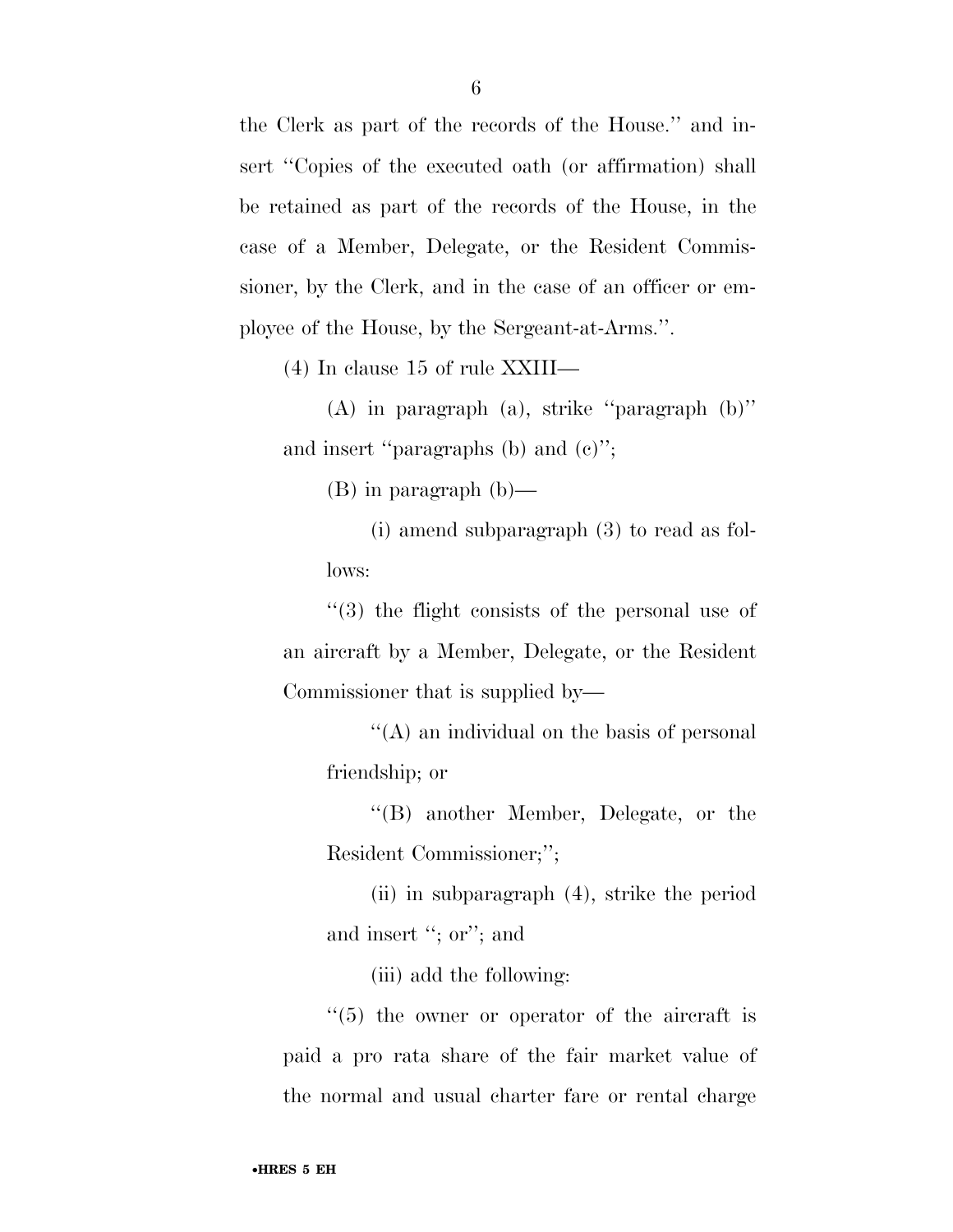for a comparable plane of comparable size as determined by dividing such cost by the number of Members, Delegates, or the Resident Commissioner, officers, or employees of Congress on the flight.''; and

(C) redesignate paragraph (c) as paragraph (d) and insert after paragraph (b) the following new paragraph:

''(c) An advance written request for a waiver of the restriction in paragraph (a) may be granted jointly by the chair and ranking minority member of the Committee on Ethics, subject to such conditions as they may prescribe.''.

(f) TECHNICAL AND CLARIFYING CHANGES.—

(1) In clause  $12(b)(2)$  of rule I, strike "Chair of the Committee of the Whole'' and insert ''chair of the Committee of the Whole''.

(2) In clause  $6(c)(4)$  of rule II, before "the Committee on House Administration'' insert ''the Committee on Appropriations and''.

(3) In rule V—

(A) in clause 1, strike ''telecommunications'' each place it appears and insert (in each instance) ''communications'';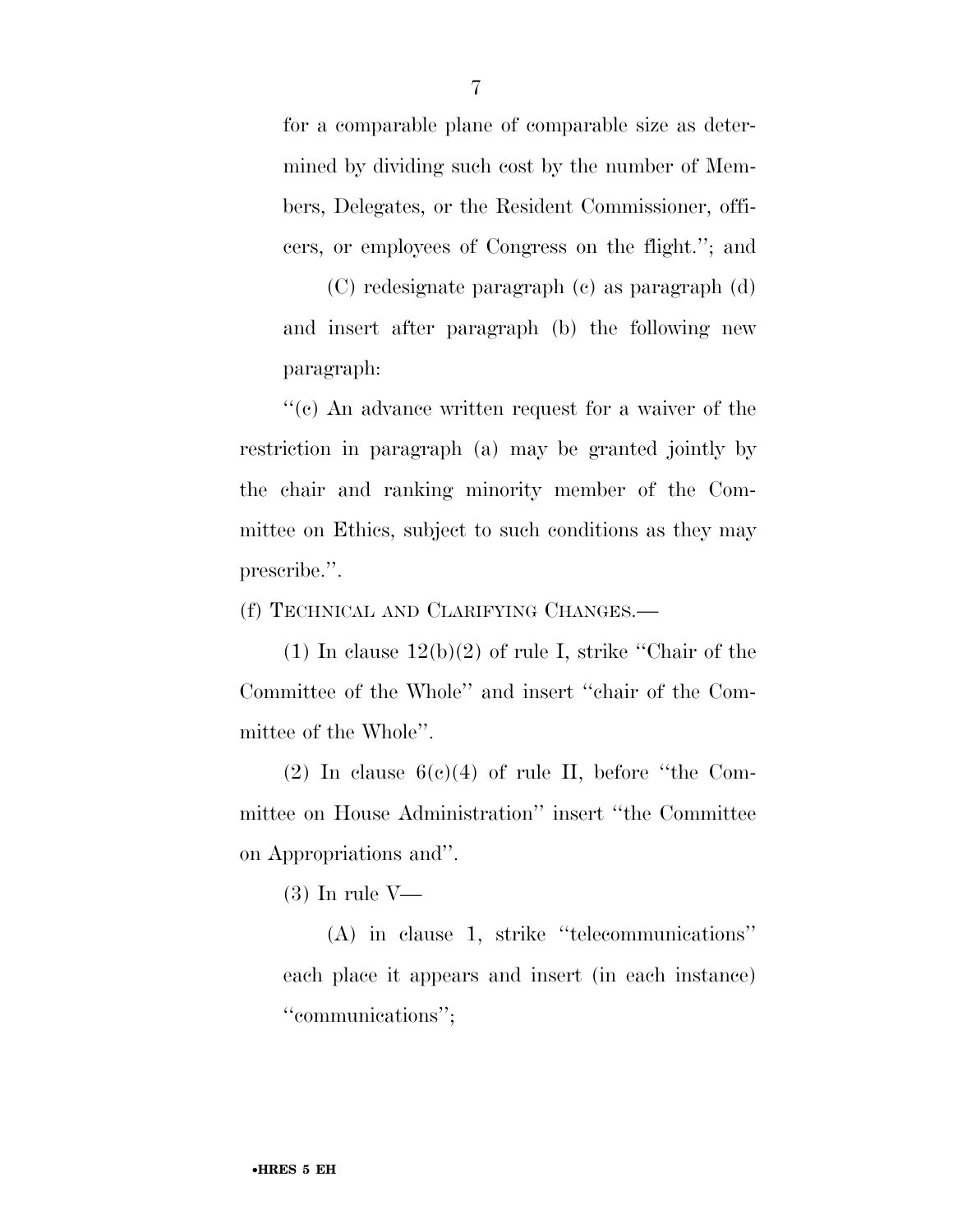(B) in clause  $2(a)$ , strike "recording of the proceedings'' and insert ''recording of the floor proceedings''; and

(C) in clause  $2(e)(1)$ , strike "political purpose" and insert ''partisan political campaign purpose''.

(4) In clause 2(b) of rule XI, strike ''unless otherwise provided by written rule adopted by the committee'' and insert ''if notice is given pursuant to paragraph  $(g)(3)$ ".

(5) In clause  $2(c)(2)$  of rule XI, before the last sentence, insert ''Such notice shall also be made publicly available in electronic form and shall be deemed to satisfy paragraph  $(g)(3)(A)(ii)$ .".

(6) In clause  $2(e)(1)(A)(ii)$  of rule XI, strike ''record vote is demanded'' and insert ''record vote is taken''.

(7) In clause  $2(e)(2)(A)$  of rule XI, strike "all committee hearings, records, data, charts, and files'' and insert ''all committee records (including hearings, data, charts, and files)''.

(8) In clause 2(1) of rule  $XI$ —

(A) strike ''that member shall be entitled'' and insert ''all members shall be entitled''; and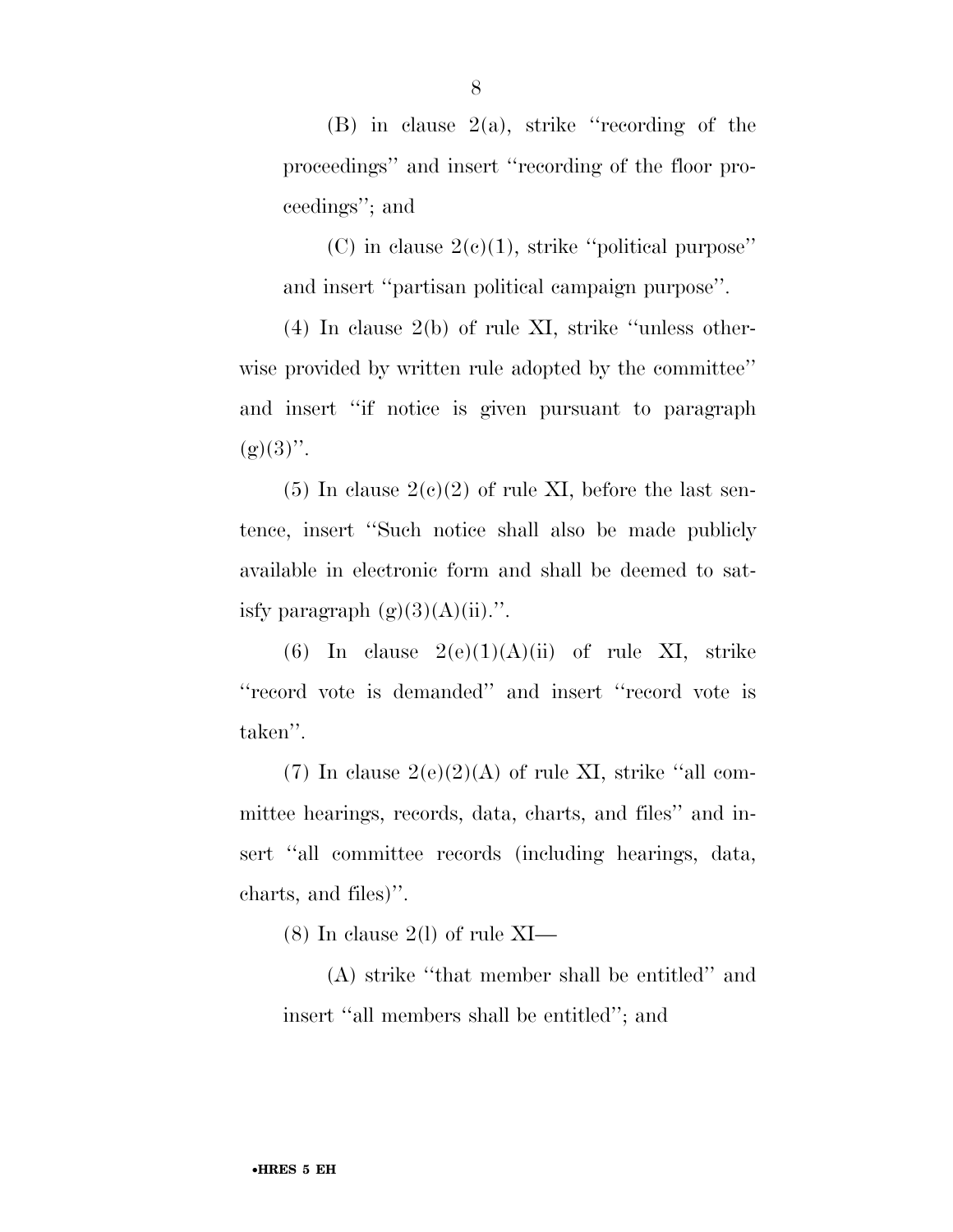(B) strike ''to file such views, in writing and signed by that member,'' and insert ''to file such written and signed views''.

 $(9)$  In clause 3(h) of rule XI—

(A) strike  $\lq\lq(h)(1)$ " and insert  $\lq\lq(h)$ "; and

(B) redesignate subdivisions (A) and (B) as subparagraphs (1) and (2), respectively.

(10) In clause  $6(g)$  of rule XIII, strike "it shall (to the maximum extent possible) specify in the resolution the object of'' and insert ''it shall to the maximum extent possible specify in the accompanying report''.

(11) In clause 2 of rule XV, strike ''standing'' each place it appears.

(12) In clause 6 of rule XV, add the following new paragraph:

''(d) Precedents, rulings, or procedures in effect before the One Hundred Eleventh Congress regarding the priority of business and the availability of other business on Wednesday shall be applied only to the extent consistent with this clause.''.

 $(13)$  In clause  $5(c)(3)(B)$  of rule XX, after "Minority Leader'' each place it appears insert (in each instance) ''(or their respective designees)''.

 $(14)$  In clause  $8(a)(1)$  of rule XXII—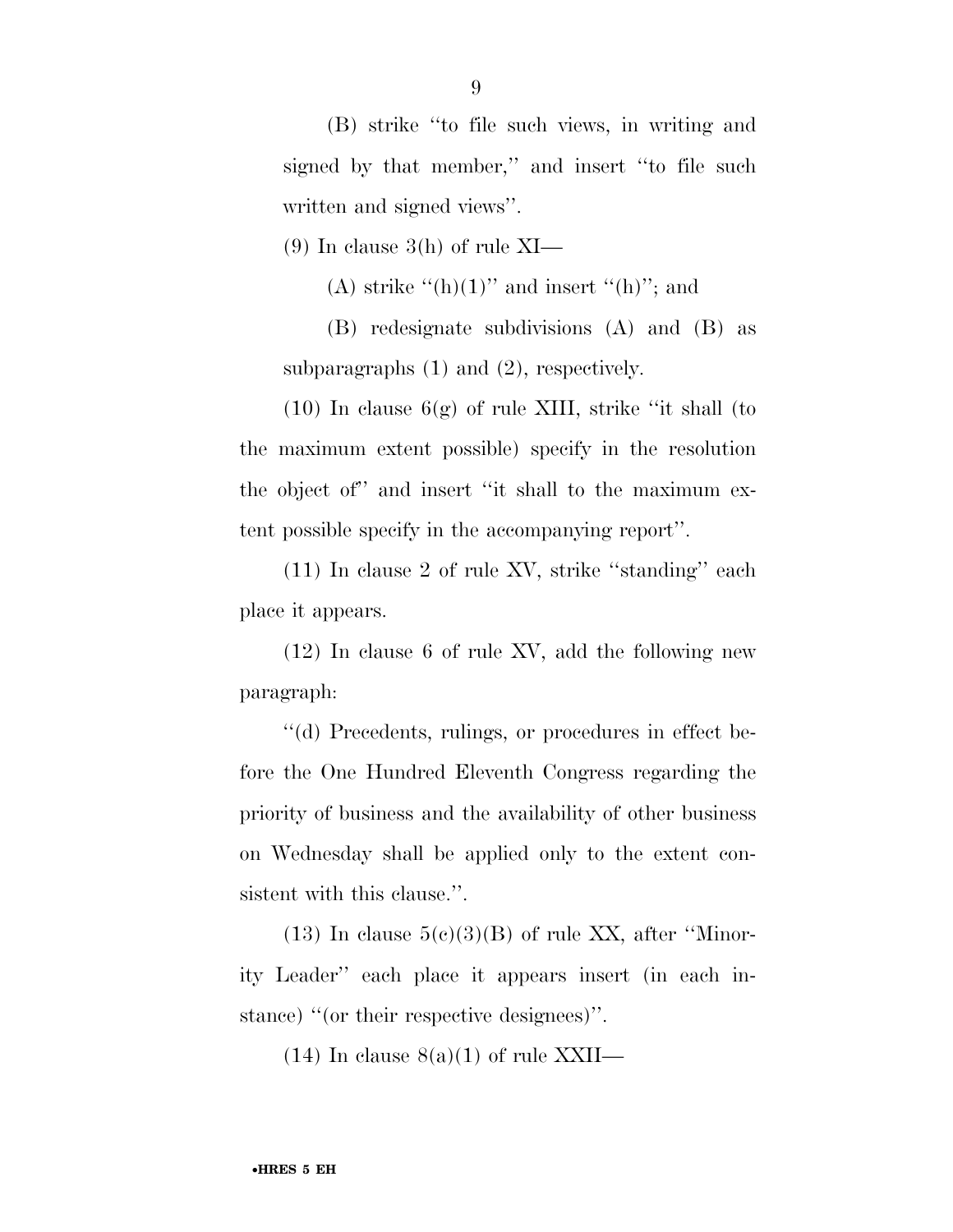(A) in subdivision (A), after ''in the Congressional Record'' insert ''or pursuant to clause 3 of rule XXIX''; and

(B) in subdivision (B), before ''copies'' insert ''printed or electronic''.

(15) In clause 2 of rule XXIV, strike ''Clerk'' and insert ''Chief Administrative Officer''.

(16) In clause 1 of rule XXVI, strike the second sentence.

#### **SEC. 3. SEPARATE ORDERS.**

(a) INDEPENDENT PAYMENT ADVISORY BOARD.—Section 1899A(d) of the Social Security Act shall not apply in the One Hundred Thirteenth Congress.

(b) BUDGET MATTERS.—

(1) During the One Hundred Thirteenth Congress, references in section 306 of the Congressional Budget Act of 1974 to a resolution shall be construed in the House of Representatives as references to a joint resolution.

(2) During the One Hundred Thirteenth Congress, in the case of a reported bill or joint resolution considered pursuant to a special order of business, a point of order under section 303 of the Congressional Budget Act of 1974 shall be determined on the basis of the text made in order as an original bill or joint resolution for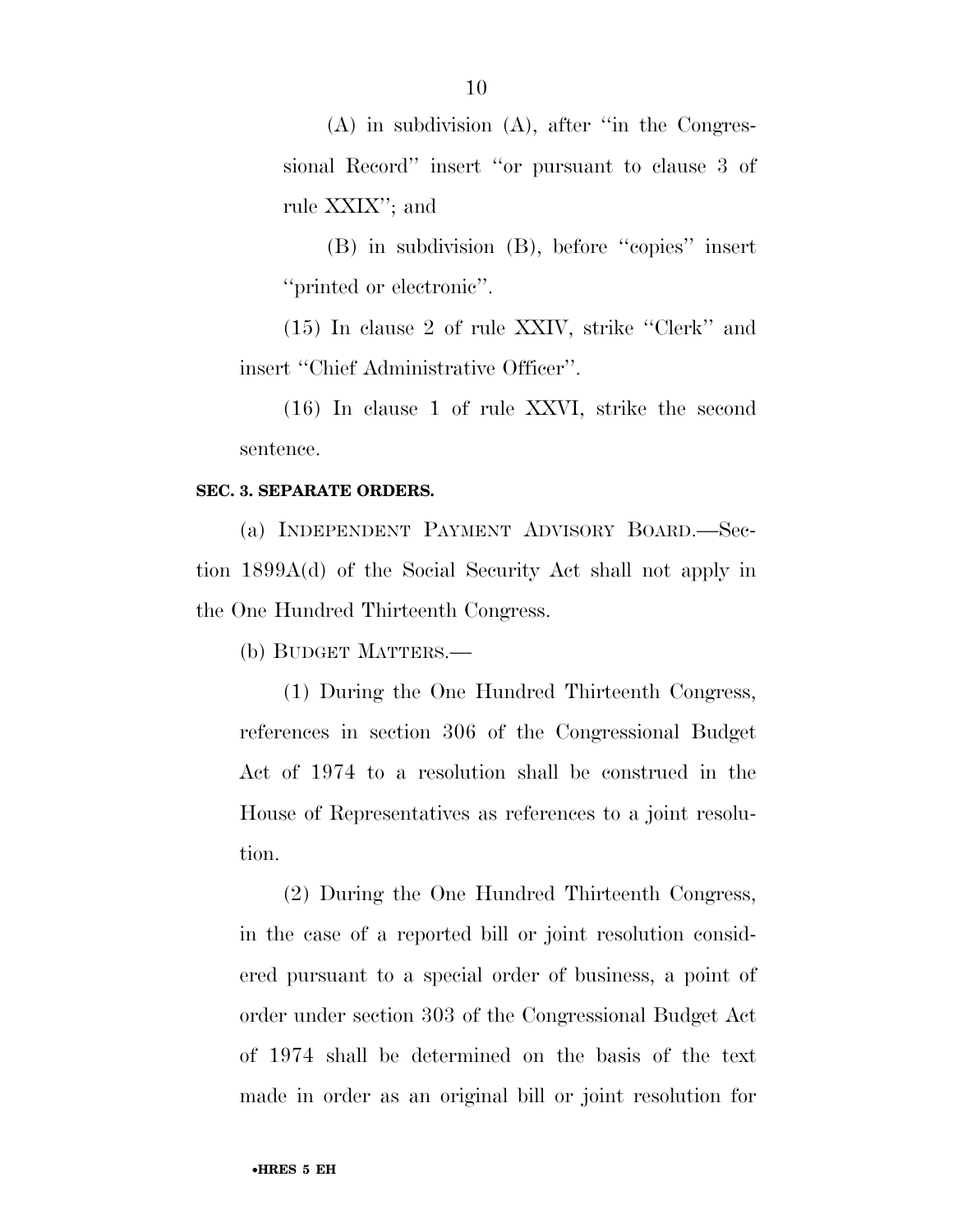the purpose of amendment or to the text on which the previous question is ordered directly to passage, as the case may be.

(3) During the One Hundred Thirteenth Congress, a provision in a bill or joint resolution, or in an amendment thereto or a conference report thereon, that establishes prospectively for a Federal office or position a specified or minimum level of compensation to be funded by annual discretionary appropriations shall not be considered as providing new entitlement authority within the meaning of the Congressional Budget Act of 1974.

(4)(A) During the One Hundred Thirteenth Congress, except as provided in subparagraph (C), a motion that the Committee of the Whole rise and report a bill to the House shall not be in order if the bill, as amended, exceeds an applicable allocation of new budget authority under section 302(b) of the Congressional Budget Act of 1974, as estimated by the Committee on the Budget.

(B) If a point of order under subparagraph (A) is sustained, the Chair shall put the question: ''Shall the Committee of the Whole rise and report the bill to the House with such amendments as may have been adopted notwithstanding that the bill exceeds its allocation of new budget authority under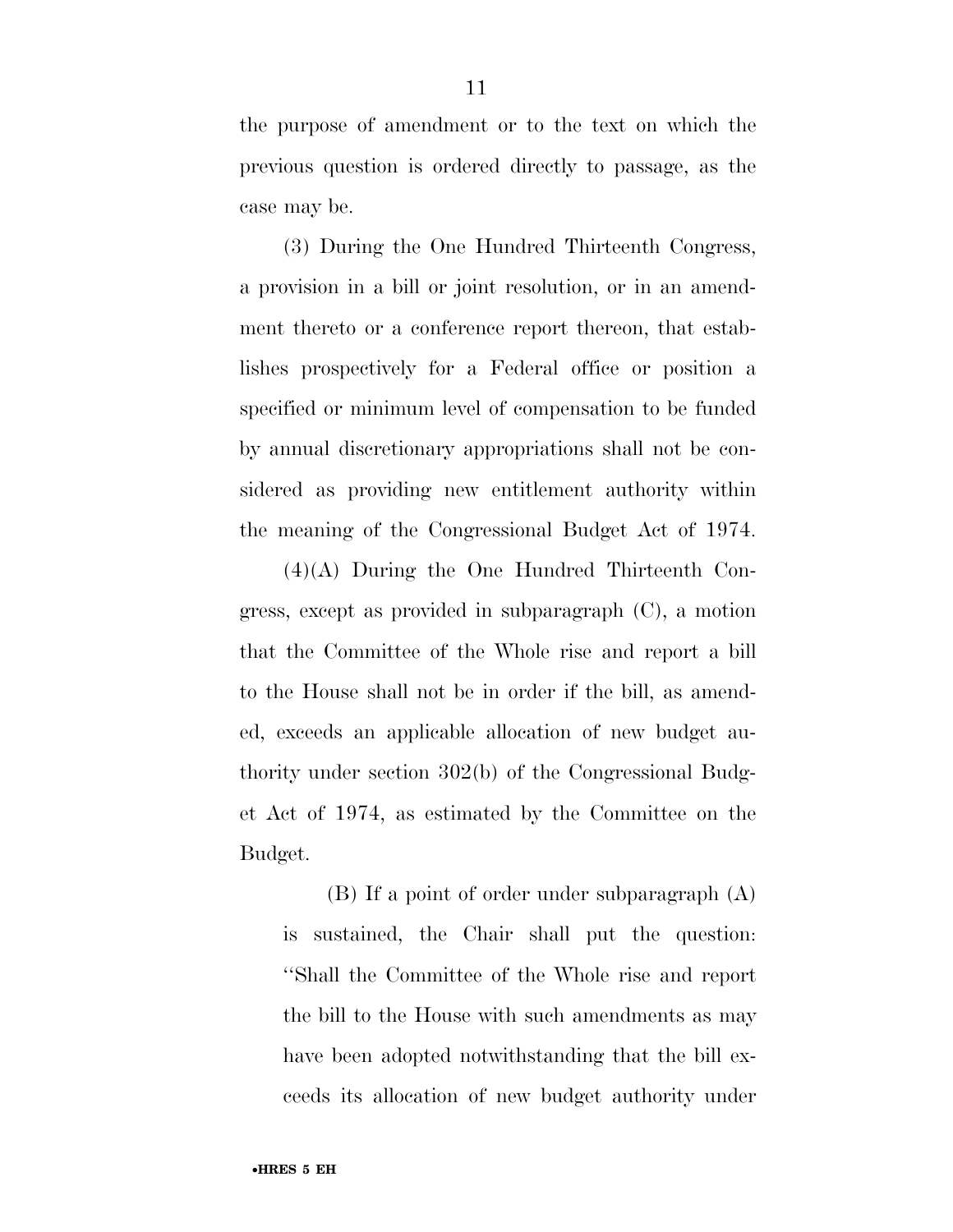section 302(b) of the Congressional Budget Act of 1974?''. Such question shall be debatable for 10 minutes equally divided and controlled by a proponent of the question and an opponent but shall be decided without intervening motion.

(C) Subparagraph (A) shall not apply—

(i) to a motion offered under clause 2(d) of rule XXI; or

(ii) after disposition of a question under subparagraph (B) on a given bill.

(D) If a question under subparagraph (B) is decided in the negative, no further amendment shall be in order except—

(i) one proper amendment, which shall be debatable for 10 minutes equally divided and controlled by the proponent and an opponent, shall not be subject to amendment, and shall not be subject to a demand for division of the question in the House or in the Committee of the Whole; and

(ii) pro forma amendments, if offered by the chair or ranking minority member of the Committee on Appropriations or their designees, for the purpose of debate.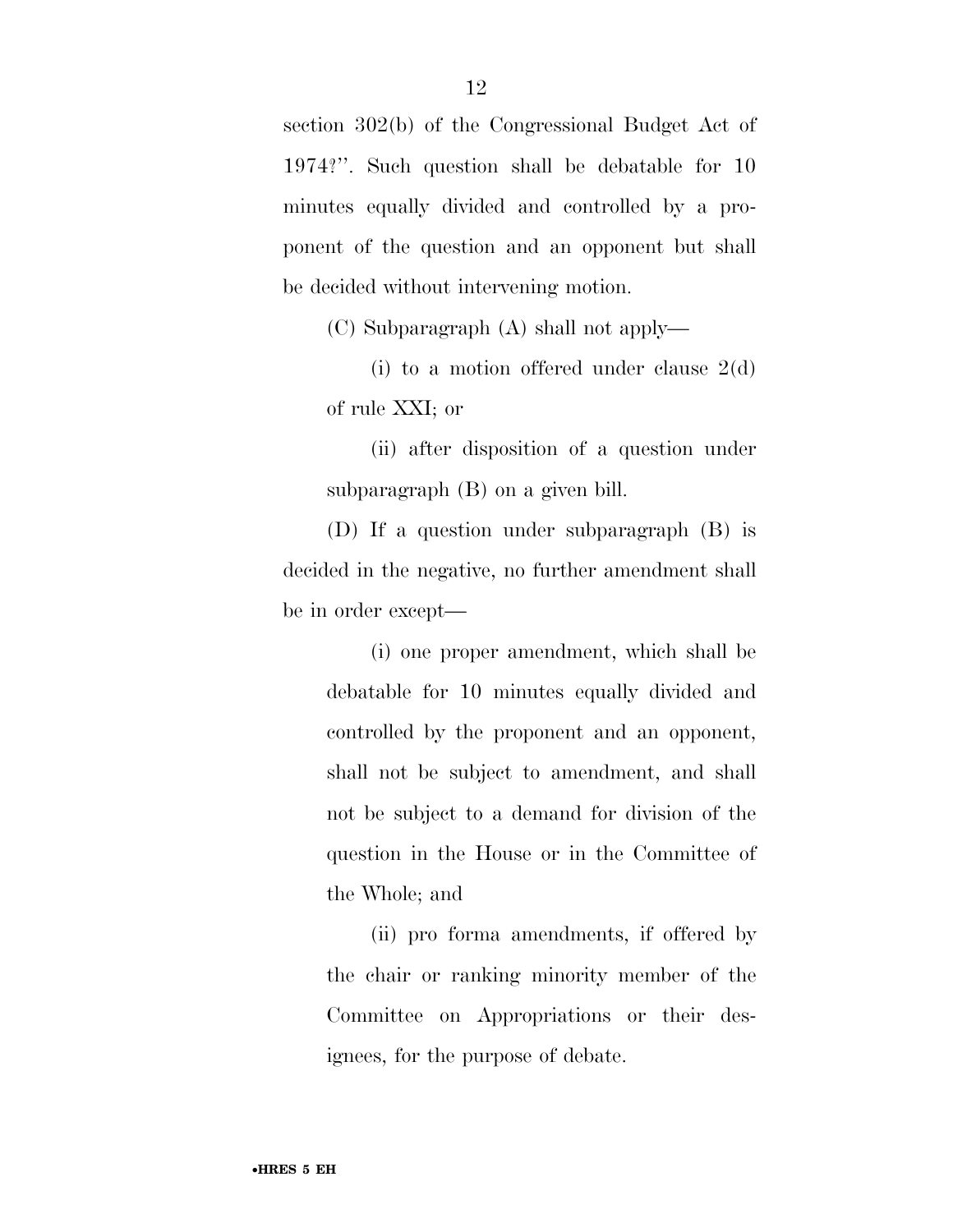(5) During the first session of the One Hundred Thirteenth Congress, pending the adoption of a concurrent resolution on the budget for fiscal year 2014, the provisions of House Concurrent Resolution 112, One Hundred Twelfth Congress, as adopted by the House, shall have force and effect in the House as though Congress has adopted such concurrent resolution, and the allocations of spending authority printed in tables 11 and 12 of House Report 112–421 (One Hundred Twelfth Congress) shall be considered for all purposes in the House to be the allocations under section 302(a) of the Congressional Budget Act of 1974.

(c) DETERMINATIONS FOR PAYGO ACTS.—In determining the budgetary effects of any legislation for the purposes of complying with the Statutory Pay-As-You-Go Act of 2010 (including the required designation in PAYGO Acts), the chair of the Committee on the Budget may make adjustments to take into account the exemptions and adjustments set forth in section 503(b)(1) of House Concurrent Resolution 112, One Hundred Twelfth Congress.

(d) SPENDING REDUCTION AMENDMENTS IN APPRO-PRIATIONS BILLS.—

(1) During the reading of a general appropriation bill for amendment in the Committee of the Whole House on the state of the Union, it shall be in order to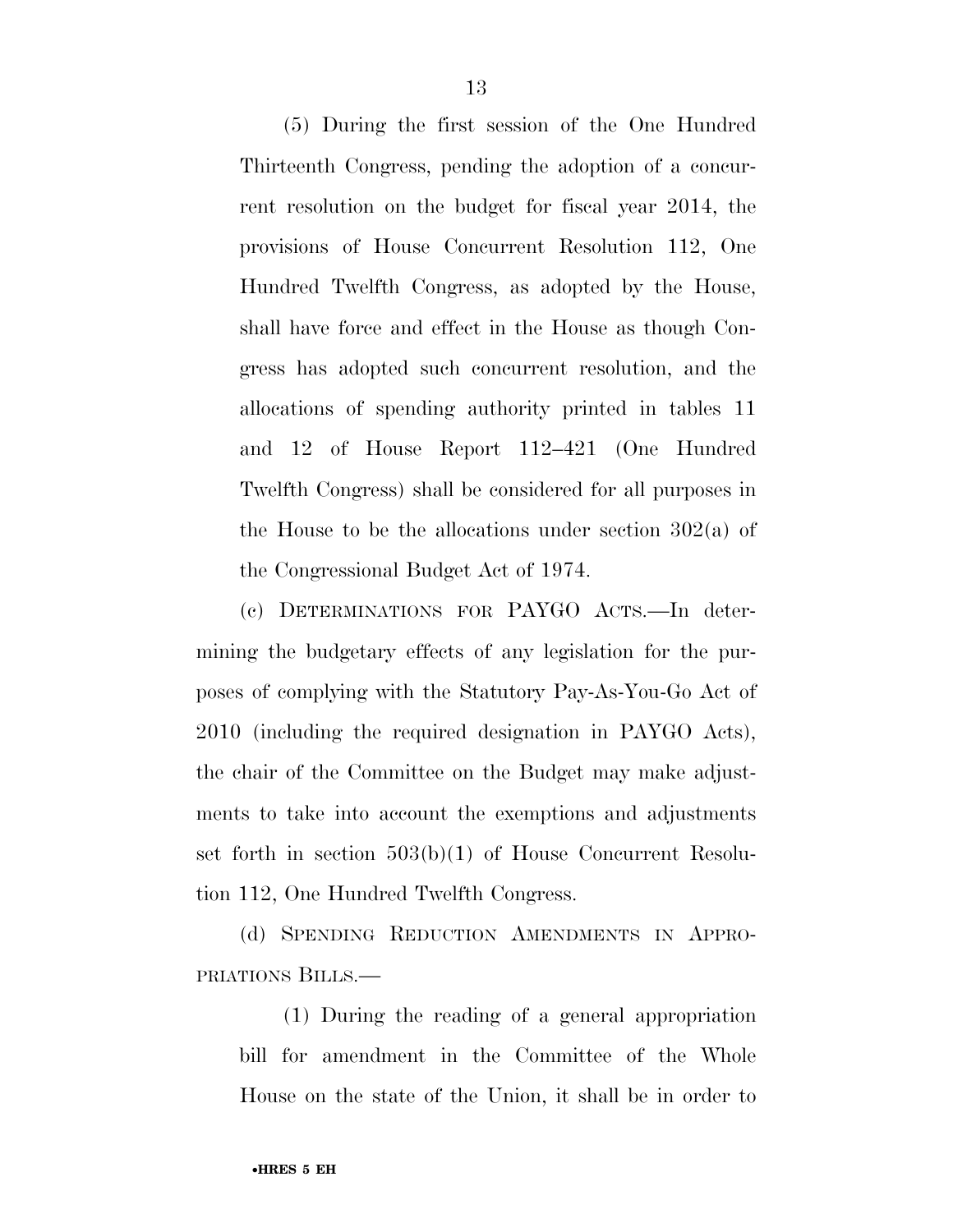consider en bloc amendments proposing only to transfer appropriations from an object or objects in the bill to a spending reduction account. When considered en bloc under this paragraph, such amendments may amend portions of the bill not yet read for amendment (following disposition of any points of order against such portions) and are not subject to a demand for division of the question in the House or in the Committee of the Whole.

(2) Except as provided in paragraph (1), it shall not be in order to consider an amendment to a spending reduction account in the House or in the Committee of the Whole House on the state of the Union.

(3) It shall not be in order to consider an amendment to a general appropriation bill proposing a net increase in budget authority in the bill (unless considered en bloc with another amendment or amendments proposing an equal or greater decrease in such budget authority pursuant to clause 2(f) of rule XXI).

(4) A point of order under clause 2(b) of rule XXI shall not apply to a spending reduction account.

(5) A general appropriation bill may not be considered in the Committee of the Whole House on the state of the Union unless it includes a spending reduction account as the last section of the bill. An order to report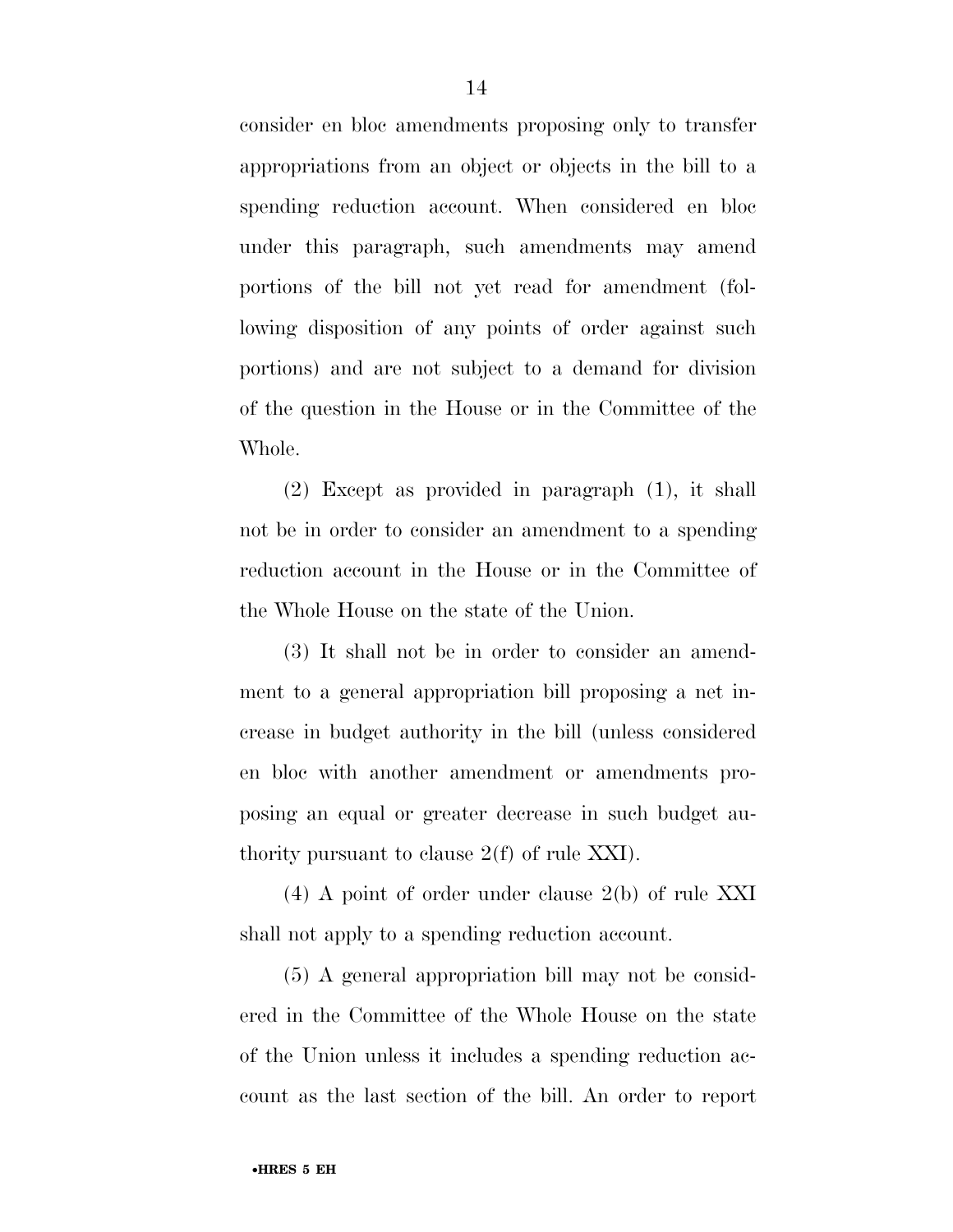a general appropriation bill to the House shall constitute authority for the chair of the Committee on Appropriations to add such a section to the bill or modify the figure contained therein.

(6) For purposes of this subsection, the term ''spending reduction account'' means an account in a general appropriation bill that bears that caption and contains only a recitation of the amount by which an applicable allocation of new budget authority under section 302(b) of the Congressional Budget Act of 1974 exceeds the amount of new budget authority proposed by the bill. (e) ESTIMATES OF DIRECT SPENDING.—

(1) It shall not be in order to consider any concurrent resolution on the budget, or amendment thereto or conference report thereon, unless it contains a separate heading entitled ''Direct Spending'', which shall include a category for ''Means-Tested Direct Spending'' and a category for ''Nonmeans-Tested Direct Spending'' and sets forth—

(A) the average rate of growth for each category in the total amount of outlays during the 10 year period preceding the budget year;

(B) estimates for each such category under current law for the period covered by the concurrent resolution; and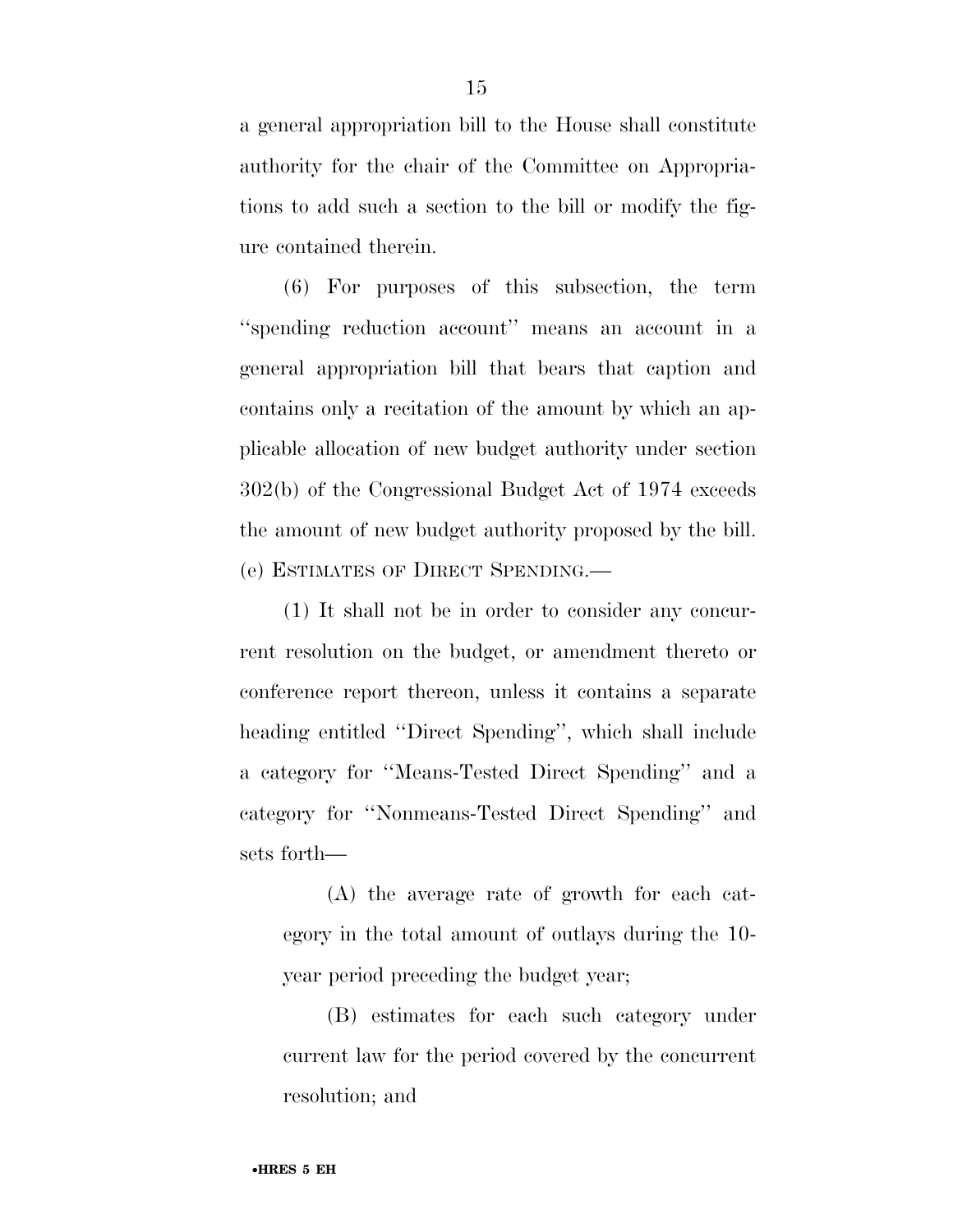(C) information on proposed reforms in such categories.

(2) Before the consideration of a concurrent resolution on the budget by the Committee on the Budget for a fiscal year, the chair of the Committee on the Budget shall submit for printing in the Congressional Record a description of programs which shall be considered means-tested direct spending and nonmeans-tested direct spending for purposes of this subsection.

(f) CERTAIN SUBCOMMITTEES.—Notwithstanding clause 5(d) of rule X, during the One Hundred Thirteenth Congress—

(1) the Committee on Armed Services may have not more than seven subcommittees;

(2) the Committee on Foreign Affairs may have not more than seven subcommittees; and

(3) the Committee on Transportation and Infrastructure may have not more than six subcommittees.

(g) EXERCISE FACILITIES FOR FORMER MEMBERS.— During the One Hundred Thirteenth Congress—

(1) The House of Representatives may not provide access to any exercise facility which is made available exclusively to Members and former Members, officers and former officers of the House of Representatives, and their spouses to any former Member, former officer, or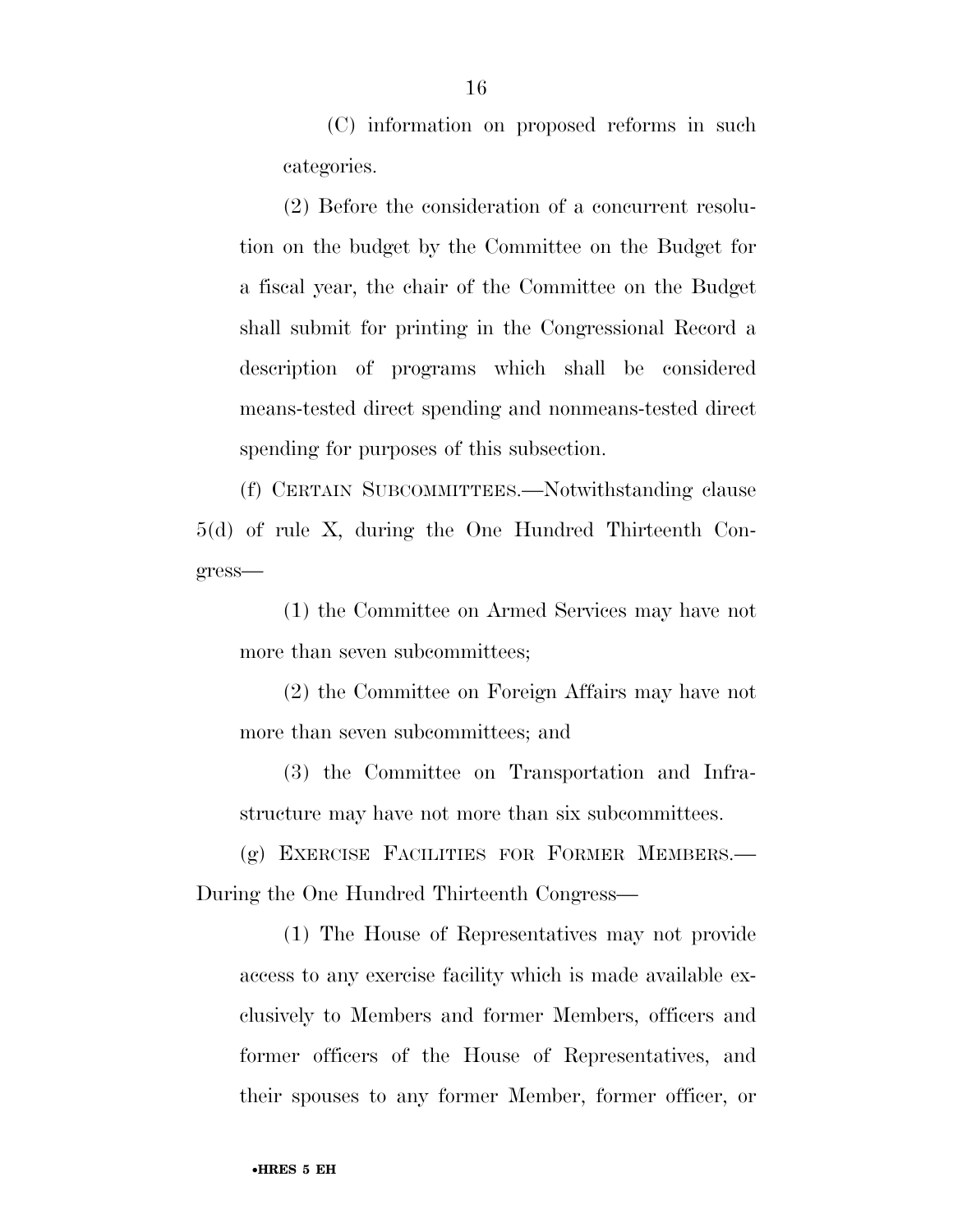spouse who is a lobbyist registered under the Lobbying Disclosure Act of 1995 or any successor statute or agent of a foreign principal as defined in clause 5 of rule XXV. For purposes of this section, the term ''Member'' includes a Delegate or Resident Commissioner to the Congress.

(2) The Committee on House Administration shall promulgate regulations to carry out this subsection.

(h) NUMBERING OF BILLS.—In the One Hundred Thirteenth Congress, the first 10 numbers for bills (H.R. 1 through H.R. 10) shall be reserved for assignment by the Speaker and the second 10 numbers for bills (H.R. 11 through H.R. 20) shall be reserved for assignment by the Minority Leader.

(i) INCLUSION OF UNITED STATES CODE CITATIONS.— To the maximum extent practicable and consistent with established drafting conventions, an instruction in a bill or joint resolution proposing to repeal or amend any law or part thereof not contained in a codified title of the United States Code shall include, if available, the applicable United States Code citation in parenthesis immediately following the designation of the matter proposed to be repealed or amended.

(j) DUPLICATION OF FEDERAL PROGRAMS.—

(1) The chair of a committee may request that the General Accountability Office perform a duplication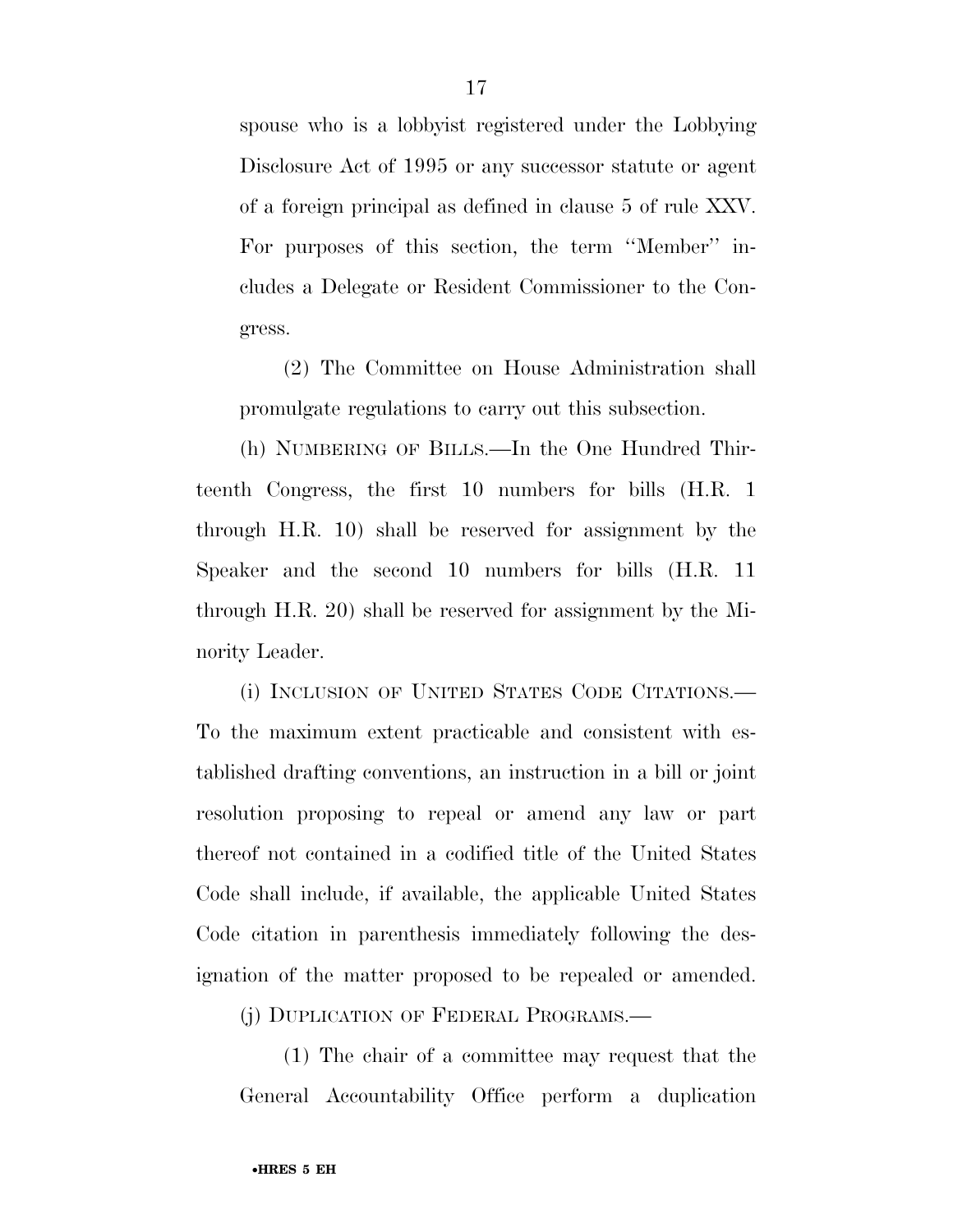analysis of any bill or joint resolution referred to that committee. Any such analysis shall assess whether, and the extent to which, the bill or joint resolution creates a new Federal program, office, or initiative that duplicates or overlaps with any existing Federal program, office, or initiative.

(2) The report of a committee on a bill or joint resolution shall include a statement, as though under clause 3(c) of rule XIII, indicating whether any provision of the measure establishes or reauthorizes a program of the Federal Government known to be duplicative of another Federal program. The statement shall at a minimum explain whether—

(A) any such program was included in any report from the Government Accountability Office to Congress pursuant to section 21 of Public Law 111–139; or

(B) the most recent Catalog of Federal Domestic Assistance, published pursuant to the Federal Program Information Act (Public Law 95–220, as amended by Public Law 98–169), identified other programs related to the program established or reauthorized by the measure.

(k) DISCLOSURE OF DIRECTED RULE MAKINGS.—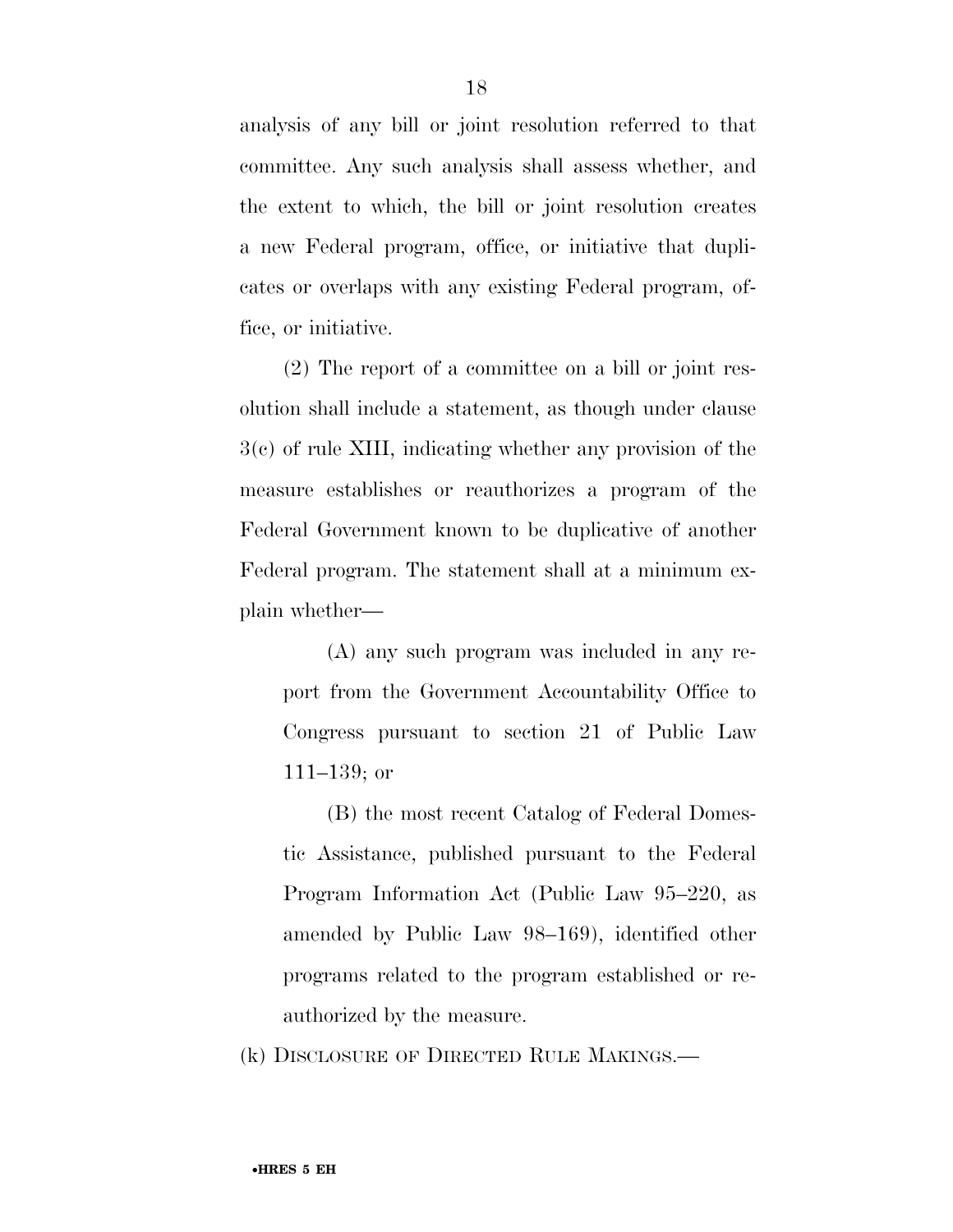(1) The report of a committee on a bill or joint resolution shall include a statement, as though under clause 3(c) of rule XIII, estimating the number of directed rule makings required by the measure.

(2) For purposes of this subparagraph, the term ''directed rule making'' means a specific rule making within the meaning of section 551 of title 5, United States Code, specifically directed to be completed by a provision in the measure, but does not include a grant of discretionary rule making authority.

## **SEC. 4. COMMITTEES, COMMISSIONS, AND HOUSE OFFICES.**

(a) LITIGATION MATTERS.—

(1) CONTINUING AUTHORITY FOR THE BIPARTISAN LEGAL ADVISORY GROUP.—

(A) The House authorizes the Bipartisan Legal Advisory Group of the One Hundred Thirteenth Congress—

(i) to act as successor in interest to the Bipartisan Legal Advisory Group of the One Hundred Twelfth Congress with respect to civil actions in which it intervened in the One Hundred Twelfth Congress to defend the constitutionality of section 3 of the Defense of Marriage Act (1 U.S.C. 7) or related provisions of titles 10, 31, and 38, United States Code, in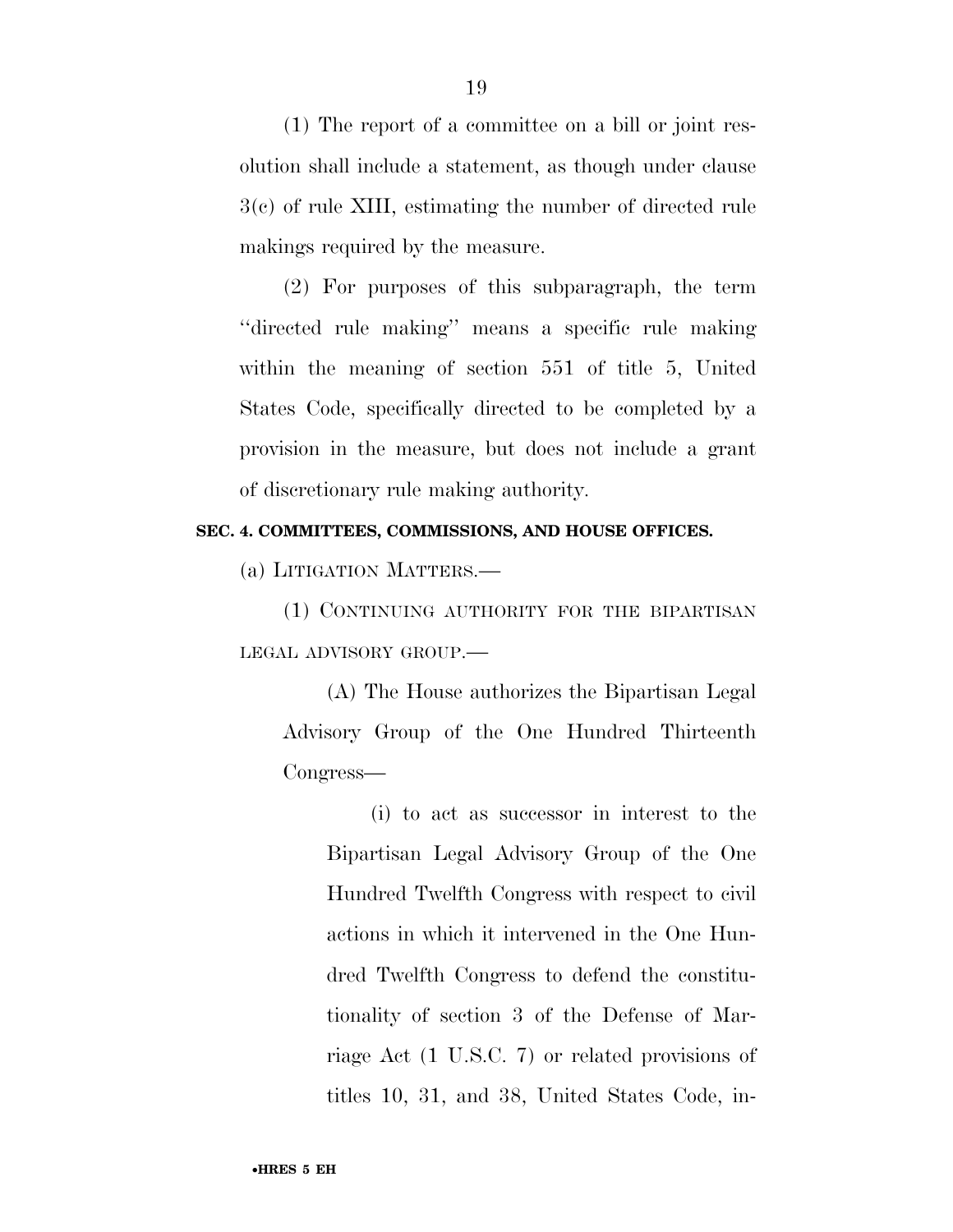cluding in the case of Windsor v. United States, 833 F. Supp.2d 394 (S.D.N.Y. June 6, 2012), aff'd, 699 F.3d 169 (2d Cir. Oct. 18, 2012), cert. granted, No. 12–307 (Dec. 7, 2012), cert. pending No. 12–63 (July 16, 2012) and 12–785 (Dec. 28, 2012);

(ii) to take such steps as may be appropriate to ensure continuation of such civil actions; and

(iii) to intervene in other cases that involve a challenge to the constitutionality of section 3 of the Defense of Marriage Act or related provisions of titles 10, 31, and 38, United States Code.

(B) Pursuant to clause 8 of rule II, the Bipartisan Legal Advisory Group continues to speak for, and articulate the institutional position of, the House in all litigation matters in which it appears, including in Windsor v. United States.

(2) CONTINUING AUTHORITIES FOR THE COM-MITTEE ON OVERSIGHT AND GOVERNMENT REFORM AND THE OFFICE OF GENERAL COUNSEL.-

(A) The House authorizes—

(i) the Committee on Oversight and Government Reform of the One Hundred Thir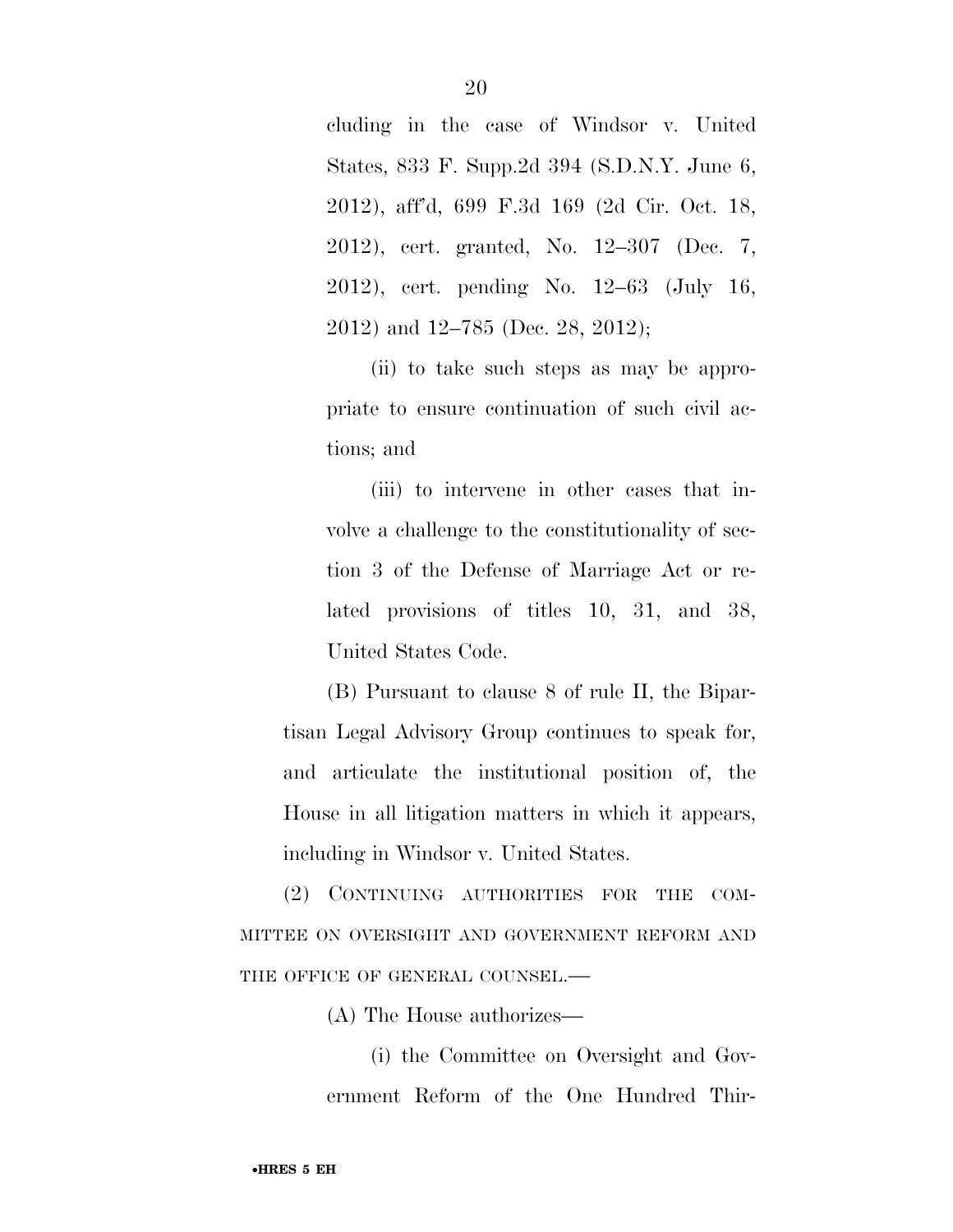teenth Congress to act as the successor in interest to the Committee on Oversight and Government Reform of the One Hundred Twelfth Congress with respect to the civil action Committee on Oversight and Government Reform, United States House of Representatives v. Eric H. Holder, Jr., in his official capacity as Attorney General of the United States, filed by the Committee on Oversight and Government Reform in the One Hundred Twelfth Congress pursuant to House Resolution 706; and

(ii) the chair of the Committee on Oversight and Government Reform (when elected), on behalf of the Committee on Oversight and Government Reform, and the Office of General Counsel to take such steps as may be appropriate to ensure continuation of such civil action, including amending the complaint as circumstances may warrant.

(B) The House authorizes the chair of the Committee on Oversight and Government Reform (when elected), on behalf of the Committee on Oversight and Government Reform and until such committee has adopted rules pursuant to clause  $2(a)$  of rule XI, to issue subpoenas related to the investiga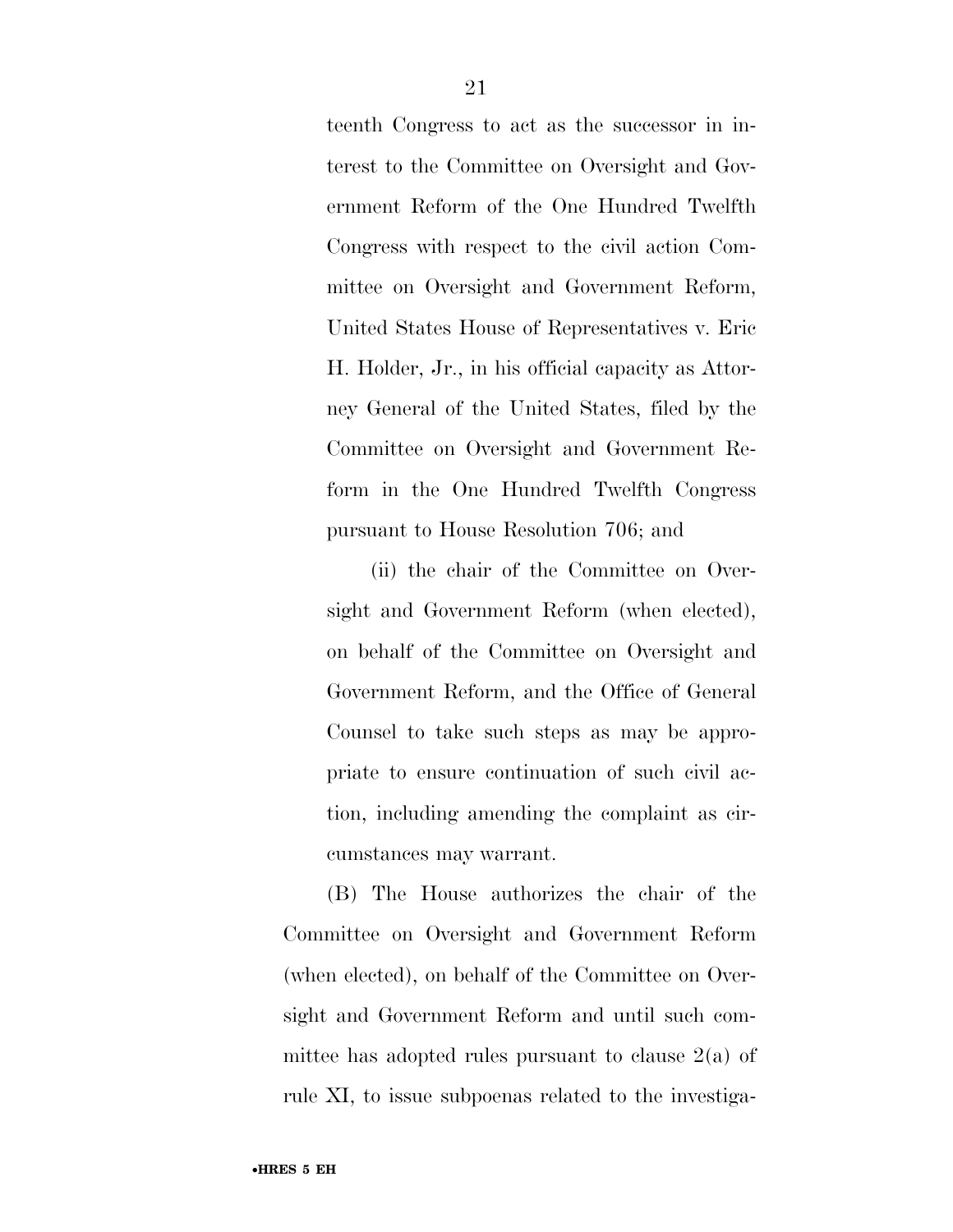tion into the United States Department of Justice operation known as ''Fast and Furious'' and related matters.

(C) The House authorizes the chair of the Committee on Oversight and Government Reform (when elected), on behalf of the Committee on Oversight and Government Reform, and the Office of General Counsel to petition to join as a party to the civil action referenced in paragraph (1) any individual subpoenaed by the Committee on Oversight and Government Reform of the One Hundred Twelfth Congress as part of its investigation into the United States Department of Justice operation known as ''Fast and Furious'' and related matters who failed to comply with such subpoena, or any successor to such individual.

(D) The House authorizes the chair of the Committee on Oversight and Government Reform (when elected), on behalf of the Committee on Oversight and Government Reform, and the Office of General Counsel, at the authorization of the Speaker after consultation with the Bipartisan Legal Advisory Group, to initiate judicial proceedings concerning the enforcement of subpoenas issued to such individuals.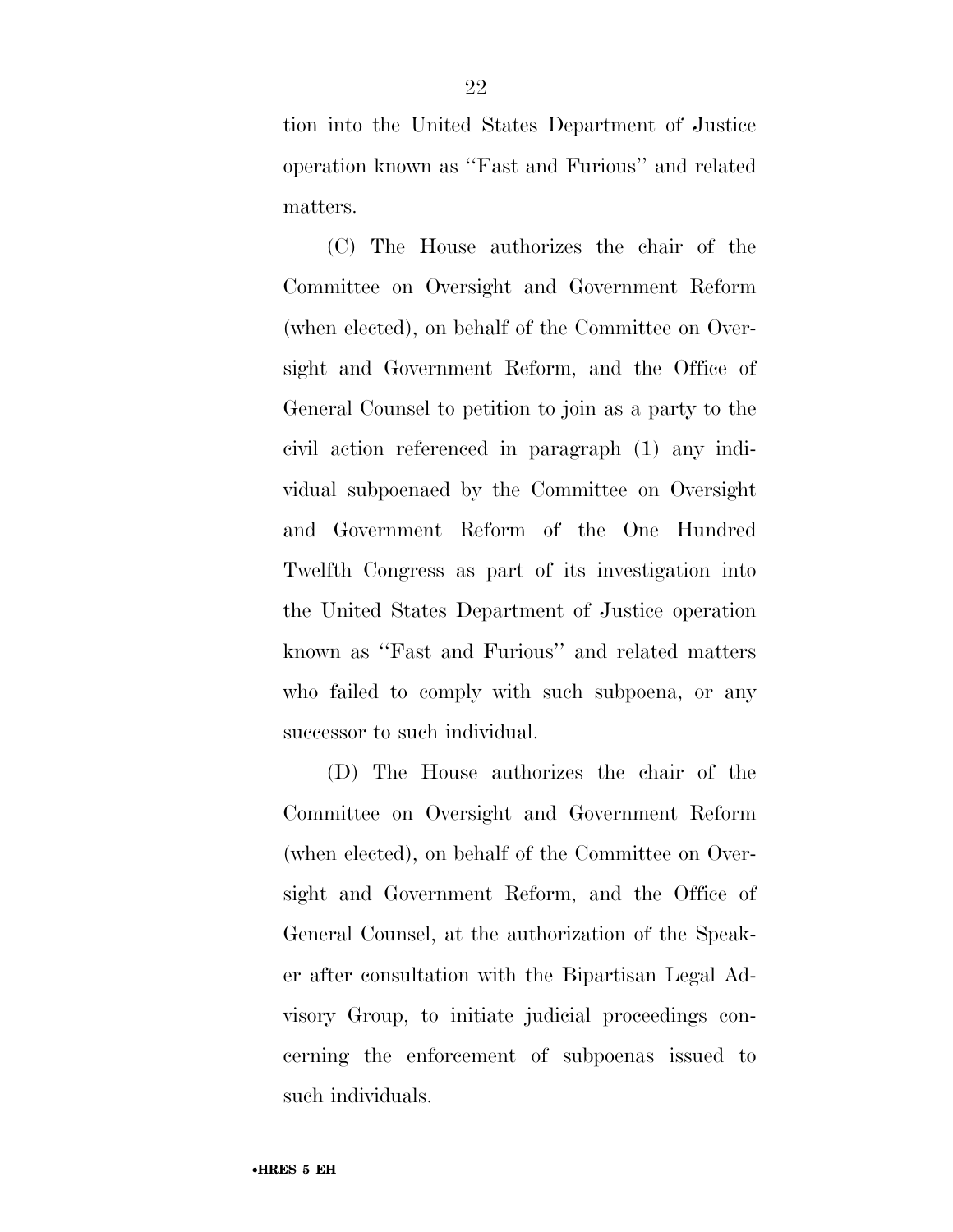(b) HOUSE DEMOCRACY PARTNERSHIP.—House Resolution 24, One Hundred Tenth Congress, shall apply in the One Hundred Thirteenth Congress in the same manner as such resolution applied in the One Hundred Tenth Congress except that the commission concerned shall be known as the House Democracy Partnership.

(c) TOM LANTOS HUMAN RIGHTS COMMISSION.—Sections 1 through 7 of House Resolution 1451, One Hundred Tenth Congress, shall apply in the One Hundred Thirteenth Congress in the same manner as such provisions applied in the One Hundred Tenth Congress, except that—

(1) the Tom Lantos Human Rights Commission may, in addition to collaborating closely with other professional staff members of the Committee on Foreign Affairs, collaborate closely with professional staff members of other relevant committees; and

(2) the resources of the Committee on Foreign Affairs which the Commission may use shall include all resources which the Committee is authorized to obtain from other offices of the House of Representatives.

(d) OFFICE OF CONGRESSIONAL ETHICS.—Section 1 of House Resolution 895, One Hundred Tenth Congress, shall apply in the One Hundred Thirteenth Congress in the same manner as such provision applied in the One Hundred Tenth Congress, except that—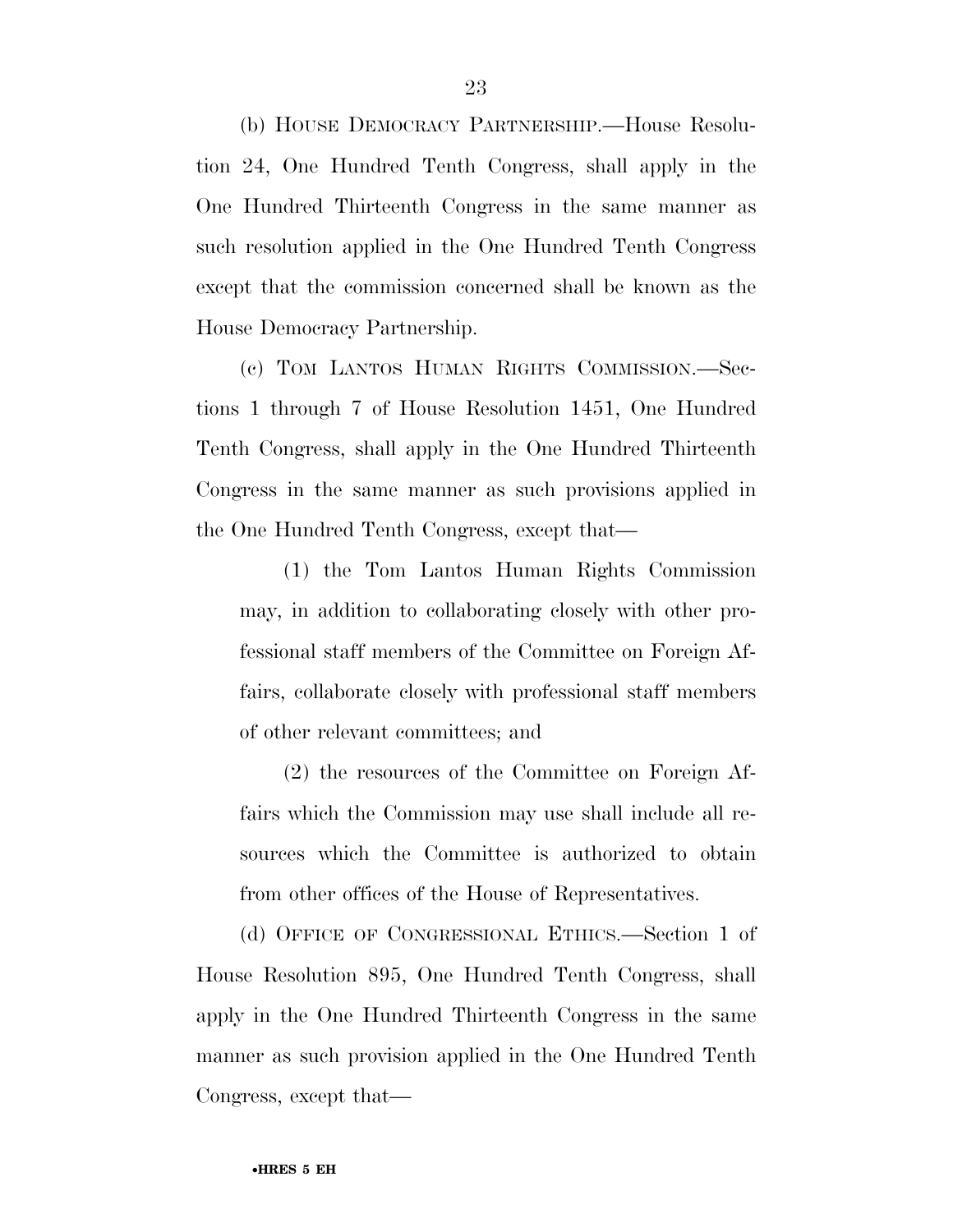(1) the Office of Congressional Ethics shall be treated as a standing committee of the House for purposes of section 202(i) of the Legislative Reorganization Act of 1946 (2 U.S.C. 72a(i));

(2) references to the Committee on Standards of Official Conduct shall be construed as references to the Committee on Ethics;

(3) the second sentence of section  $1(b)(6)(A)$  shall not apply; and

(4) members subject to section  $1(b)(6)(B)$  may be reappointed for a second additional term.

(e) EMPANELING INVESTIGATIVE SUBCOMMITTEE OF THE COMMITTEE ON STANDARDS OF OFFICIAL CONDUCT. The text of House Resolution 451, One Hundred Tenth Congress, shall apply in the One Hundred Thirteenth Congress in the same manner as such provision applied in the One Hundred Tenth Congress.

## **SEC. 5. ADDITIONAL ORDERS OF BUSINESS.**

(a) READING OF THE CONSTITUTION.—The Speaker may recognize a Member for the Reading of the Constitution on any legislative day through January 15, 2013.

(b) MOTIONS TO SUSPEND THE RULES.—It shall be in order at any time on the legislative day of January 4, 2013, for the Speaker to entertain motions that the House suspend